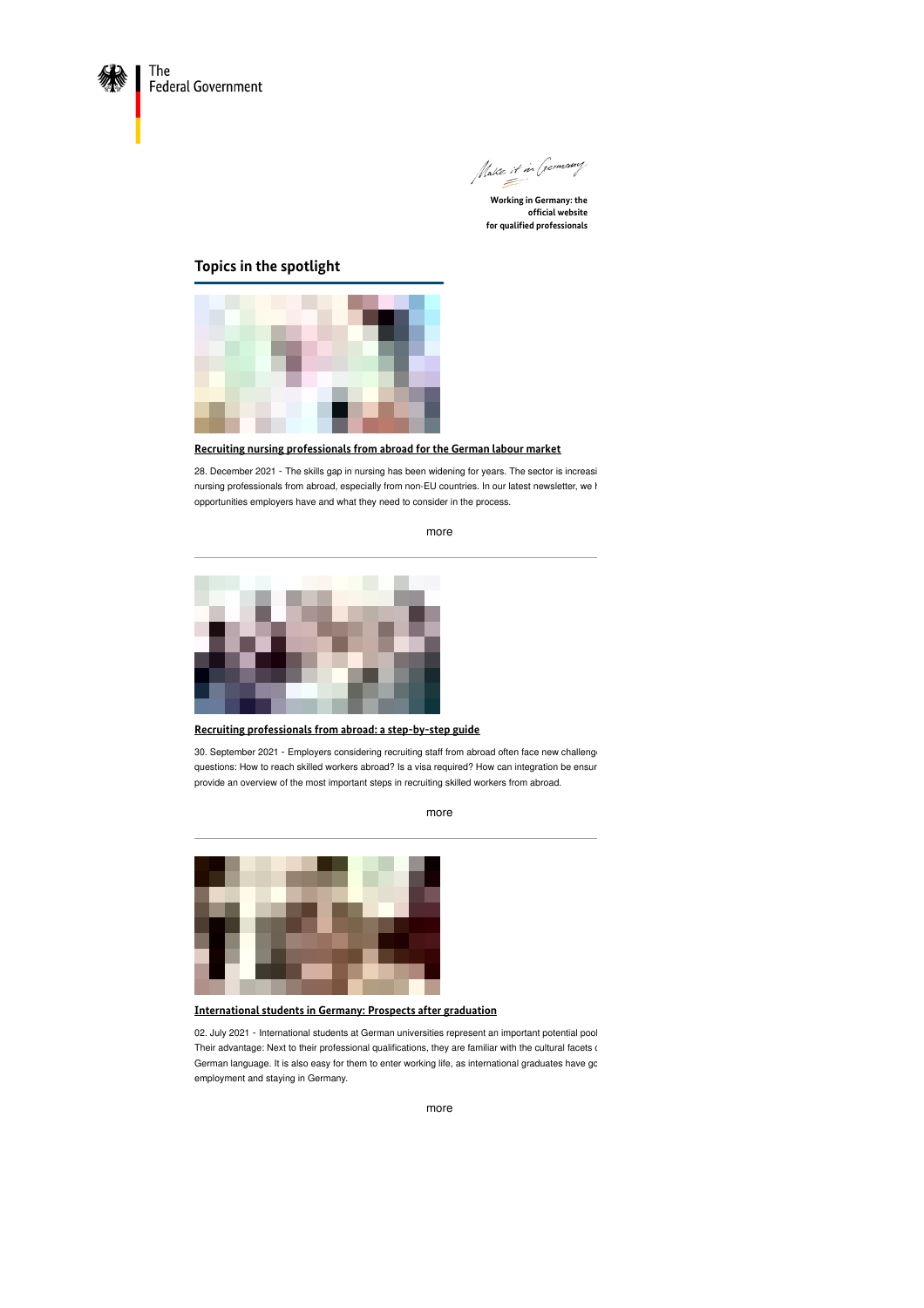

#### **Enabling Skilled [Immigration](https://www.make-it-in-germany.com/en/enabling-skilled-immigration-through-recognition) through Recognition**

24. March 2021 - The recognition of professional qualifications acquired abroad is of great importa integration into the German labour market. On the path to professional recognition, those seeking access to various options and a wide range of information and counselling centres to support them

[more](https://www.make-it-in-germany.com/en/enabling-skilled-immigration-through-recognition)



**Expand search eld: [Attracting](https://www.make-it-in-germany.com/en/expand-search-field-attracting-skilled-it-workers-from-abroad) skilled IT workers from abroad**

10. December 2020 - Nearly every sector of the economy is nowadays ruled by digital applications technologies. At the same time, there is a desperate need for specialists in the IT industry. Any cor fill their job vacancies will therefore find that it is worth their while to look abroad: Conditions for att workers from abroad are particularly good.

[more](https://www.make-it-in-germany.com/en/expand-search-field-attracting-skilled-it-workers-from-abroad)



**The Skilled Immigration Act: [opportunities](https://www.make-it-in-germany.com/en/the-skilled-immigration-act-opportunities-for-employers) for employers**

22. September 2020 - The German Skilled Immigration Act gives all international qualified profess opportunity to carry on a profession or trade in Germany – provided that they offer particular qualif employers, the new law brings greater options for recruiting urgently required international skilled v

[more](https://www.make-it-in-germany.com/en/the-skilled-immigration-act-opportunities-for-employers)



**Central points of contact for the immigration of qualied [professionals](https://www.make-it-in-germany.com/en/central-points-of-contact-for-the-immigration-of-qualified-professionals)**

03. July 2020 - To advise and accompany international qualified professionals on their way to Germany, there are numerous institutions and structures in Germany and abroad that offer support. The following list provides and overview of central and local points of contact in Germany and abroad responsible for the immigra professionals.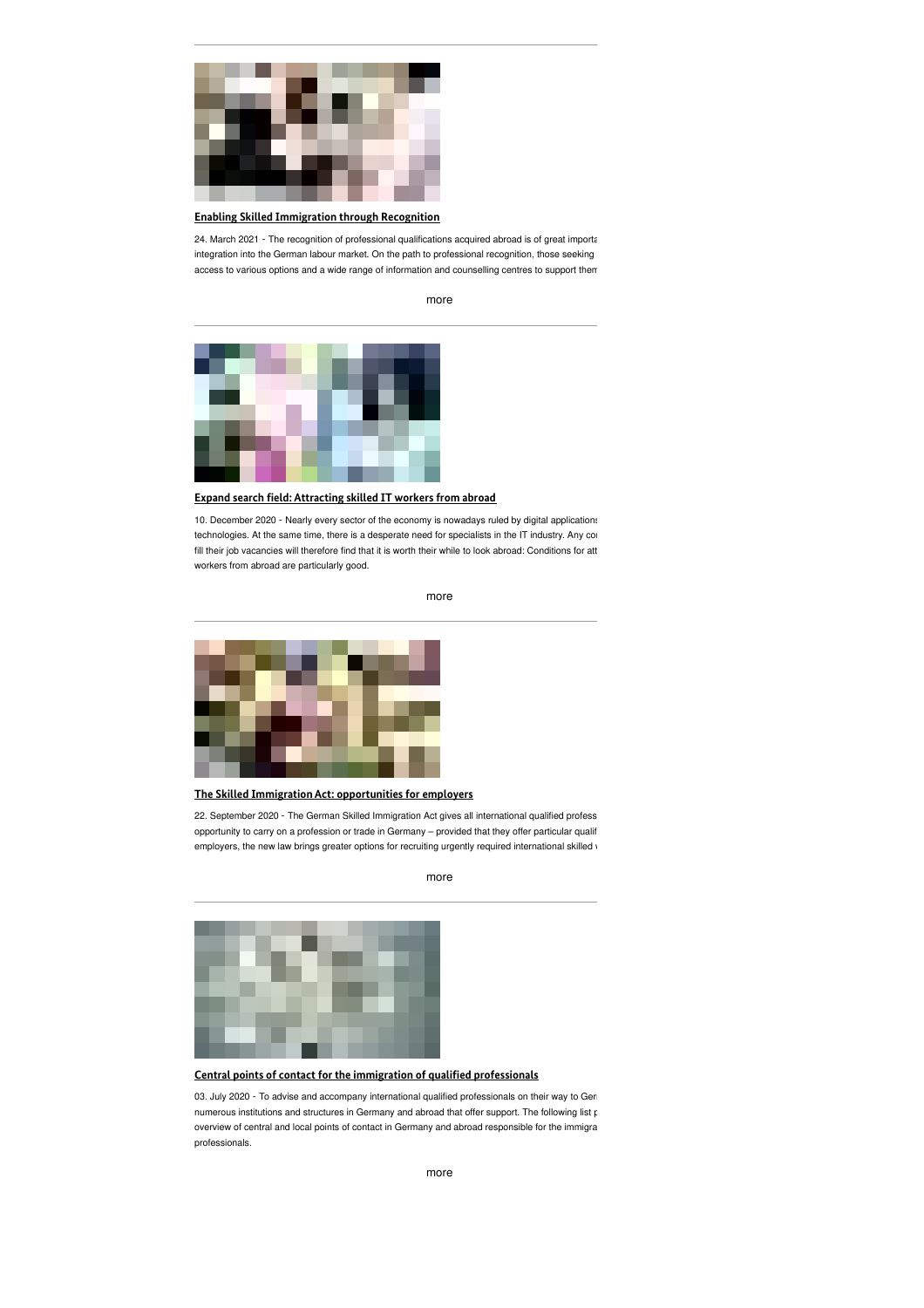

#### **Make it in [Germany](https://www.make-it-in-germany.com/en/make-it-in-germany-we-will-keep-you-up-to-date) - We will keep you up to date**

02. April 2020 - The current corona crisis is affecting people all over the world and is also imposing restrictions on us. It is changing our everyday life, the way we deal with our fellow human beings, and  $s$ environment. For many visitors and users of "Make it in Germany", however, the current situation also to the many fact that career goals in Germany and very specific future plans cannot be realized for the time bei uncertain times, we remain optimistic about future plans not falling apart but only needing to be pu meantime, we continue to work and develop new offers for you.

[more](https://www.make-it-in-germany.com/en/make-it-in-germany-we-will-keep-you-up-to-date)



#### **[Immigration](https://www.make-it-in-germany.com/en/immigration-from-eu-member-states) from EU Member States**

07. May 2019 - Large numbers of people from other regions of the world would like to live in Germ different reasons. The latest data from the central register of foreign nationals (AZR) shows that th Germany are closely linked to the principle of free movement which applies within the European U been shown that Germany is the most popular immigration country in the EU.



**The EU Blue Card in Germany – rising numbers and diverse [opportunities](https://www.make-it-in-germany.com/en/the-eu-blue-card-in-germany-rising-numbers-and-diverse-opportunities)**

29. January 2019 - On 1 August 2012, the Federal Government introduced the EU Blue Card as the for highly qualified professionals from third countries wishing to live and work in Germany. Since th came into force in Germany, the number of Cards issued has risen year-on-year. In 2017 alone, 21 were issued – up 25% on the previous year (2016: 17,362).

[more](https://www.make-it-in-germany.com/en/the-eu-blue-card-in-germany-rising-numbers-and-diverse-opportunities)

**"Make it in Germany" in new design: discover the ofcial website for qualied [professionals](https://www.make-it-in-germany.com/en/make-it-in-germany-in-new-design-discover-the-official-website-for-qualified-professionals)**

08. November 2018 - The website provides qualified professionals with all the information they need personally tailored advice about working, studying and living in Germany - all in one place. At the employers can obtain support with looking for and recruiting the right specialists from abroad. Ther applicant listings showing qualified professionals who are available to be placed immediately.

[more](https://www.make-it-in-germany.com/en/immigration-from-eu-member-states)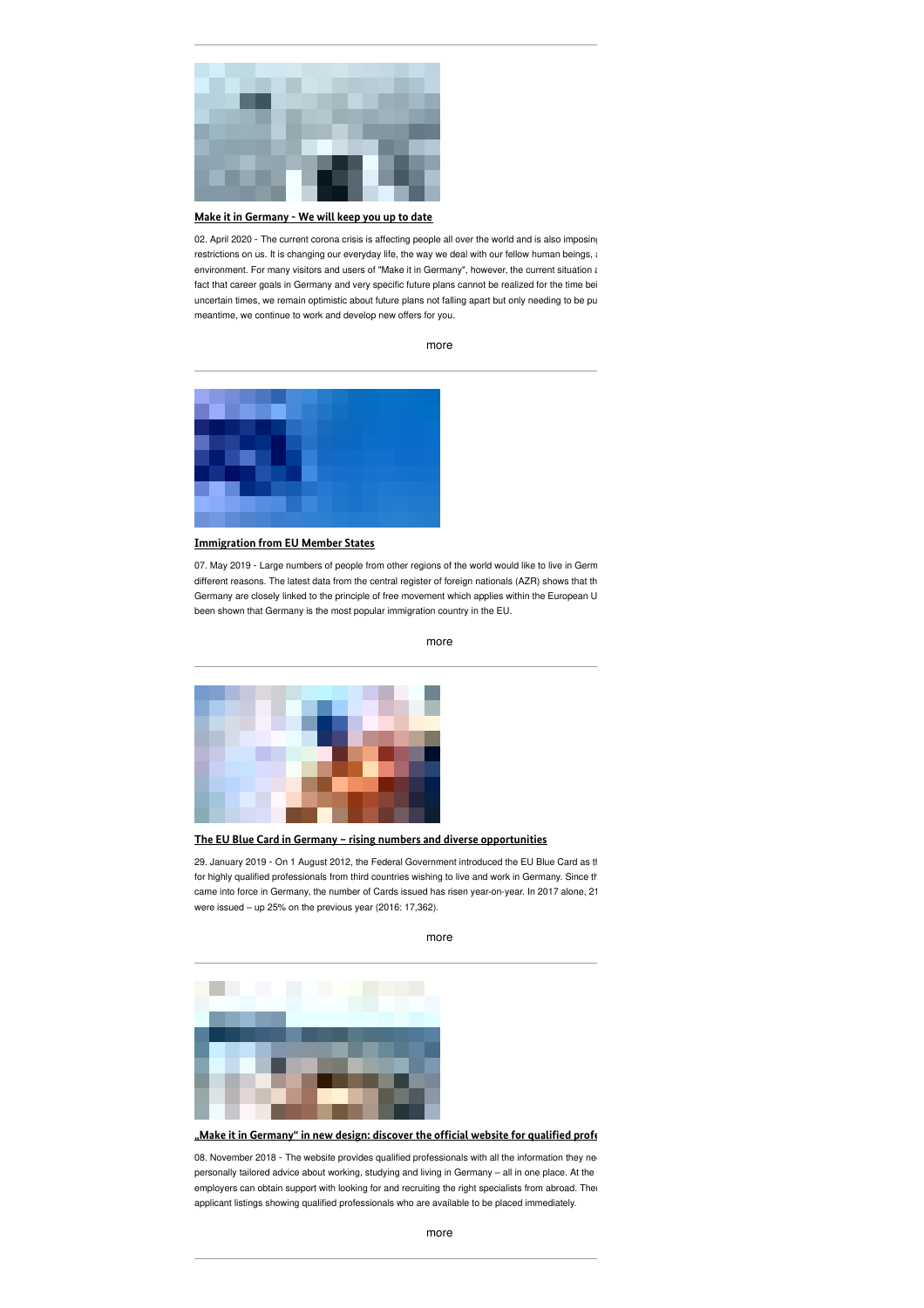

### **[International](https://www.make-it-in-germany.com/en/international-students-and-scientists-at-german-universities) students and scientists at German universities**

24. July 2018 - When it comes to international students, universities in Germany are in demand. A figures, the number of international students in Germany from abroad rose in 2017 to just over 359 265,484 of these students are among what are known in Germany as Bildungsausländer/Bildungs This means that overall, the joint federal and Länder goal of attracting 350,000 foreign students to German universities by 2020 has already been met.

[more](https://www.make-it-in-germany.com/en/international-students-and-scientists-at-german-universities)



**[International](https://www.make-it-in-germany.com/en/international-skilled-professionals-in-companies-benefit-both-sides) skilled professionals in companies benet both sides**

17. April 2018 - There are some sectors in regions in Germany where a lack of qualified profession making itself felt. This skills gap is expected to widen as the population of Germany continues to a a stage where a lack of qualified labour is the biggest commercial risk faced by our companies. Fo already finding it difficult to recruit the qualified professionals they need.

[more](https://www.make-it-in-germany.com/en/international-skilled-professionals-in-companies-benefit-both-sides)



**Recognition of professional [qualications](https://www.make-it-in-germany.com/en/recognition-of-professional-qualifications-acquired-abroad) acquired abroad**

18. January 2018 - Germany is currently home to more than 12.7 million immigrants. A large proportion come to the country with a professional qualification that was acquired in their country of origin. As qualifications to see whether they can be recognised as equivalent to German ones is key for succ professionals from abroad into the German labour market.

[more](https://www.make-it-in-germany.com/en/recognition-of-professional-qualifications-acquired-abroad)



**[Immigration](https://www.make-it-in-germany.com/en/immigration-of-skilled-workers-the-current-situation-in-germany) of skilled workers: The current situation in Germany**

25. September 2017 - People come to Germany for various reasons. The large number of refugee has led to people wondering whether it still makes sense to recruit more skilled workers from abroa